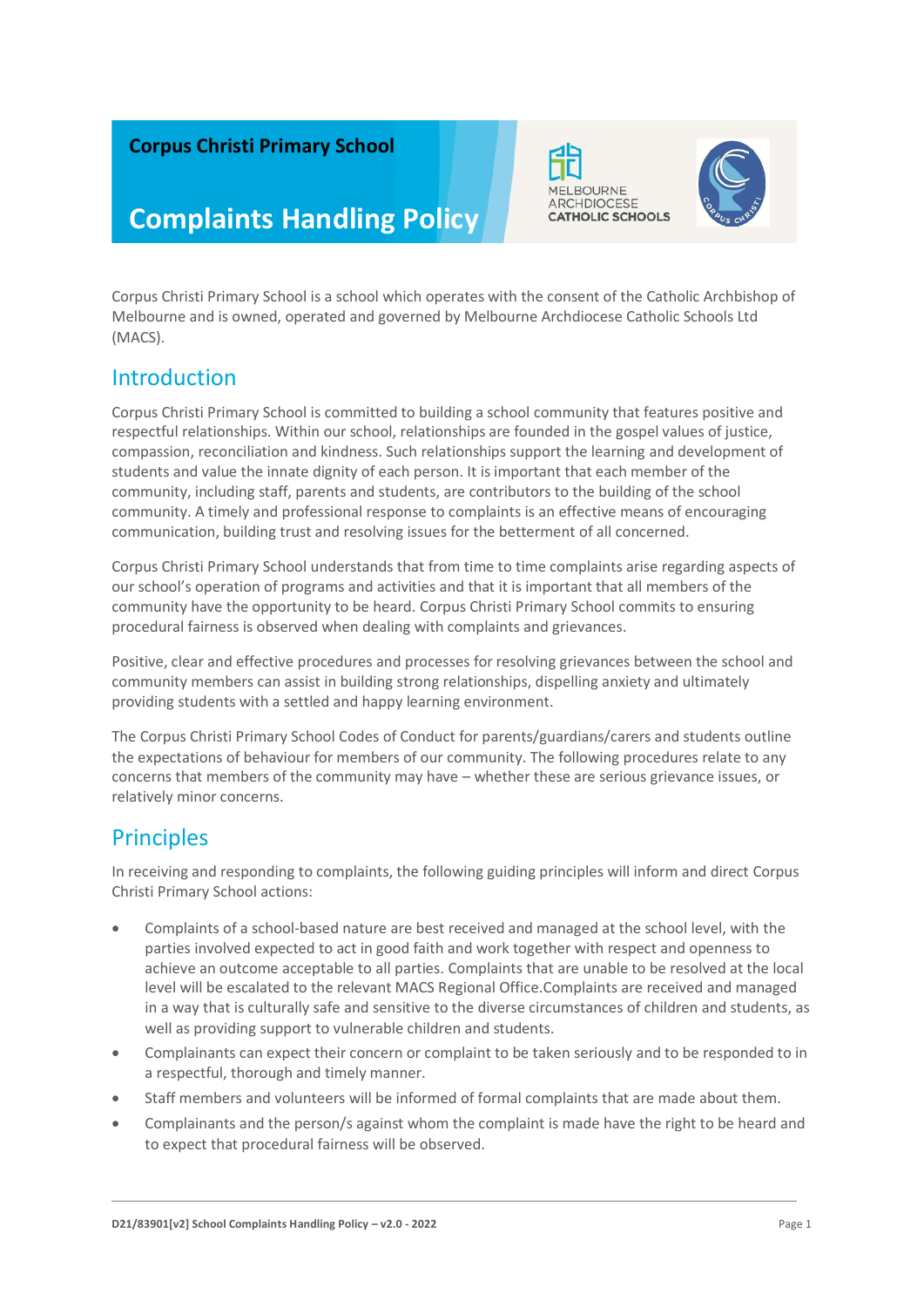- Confidentiality, protection of privacy, respect, access, dignity and impartiality will form the basis of the complaints resolution process.
- The complaints resolution process will seek to achieve the restoration of good and respectful relationships.
- The best interests of the school community together with the interests of the individual will be taken into account.
- Recordkeeping, reporting, privacy and employment law obligations will be complied with when receiving and handling complaints.

### Definition

#### **Complaint**

A complaint is an expression of dissatisfaction with an action taken, decision made, service provided or handling of an issue at a MACS school.

### Providing Feedback to Corpus Christi Primary School

Corpus Christi Primary School has procedures and processes in place by which parents/guardians/carers and the broader school community can confidently raise concerns in the knowledge that they will be listened to and their concerns will be professionally managed in a timely, confidential and appropriate manner.

Relationships with the school community are important to us. We take complaints raised by parents/guardians/carers and the broader school community seriously. There are many avenues to provide feedback to school staff. These include:

- annual formal parent/guardian/carer survey
- formally scheduled parent/guardian/carer feedback forums
- meetings with the principal or other staff members to express concerns
- school website via Corpus Christi Connections

### Who to Contact to Make a Complaint

The nature of the complaint will determine who is the most appropriate person or body to manage the concerns raised. Complaints should be directed to the Corpus Christi Primary School principal in the first instance.

For complaints of a serious nature involving school staff, the following additional information is provided.

#### **Misconduct or serious misconduct**

All complaints of alleged misconduct or serious misconduct by a teacher, staff member or volunteers should be reported to the principal of Corpus Christi Primary School.

Complaints about teachers can also be reported to the Victorian Institute of Teaching (VIT) – the regulator in relation to the registration and investigation of serious misconduct (including conduct which is of a physical or emotional nature) of all teachers in the state of Victoria. If unsure whether the complaint constitutes serious misconduct by a teacher, contact the VIT on 1300 888 067 or [vit@vit.vic.edu.au.](mailto:vit@vit.vic.edu.au)

In some cases, certain actions which involve physical or emotional misconduct, such as unlawful assault or threats to the person, may constitute a criminal offence. These types of offences should be reported to and investigated by the police. Initial consultation with the principal of Corpus Christi Primary School may help to determine the appropriate course of action in these circumstances.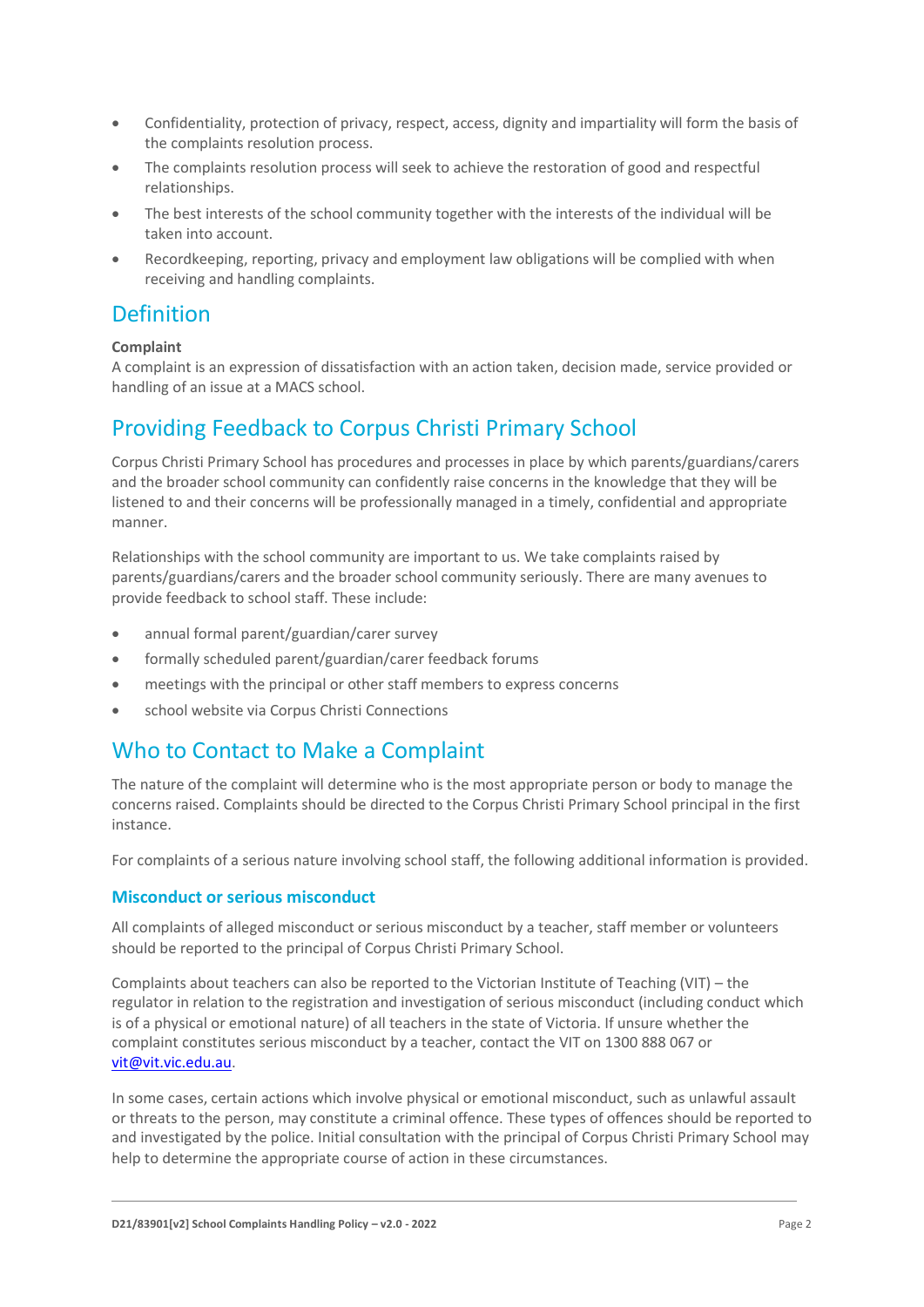### **Child abuse (including sexual offences)**

Child abuse includes any instances of physical or sexual abuse (including grooming), emotional or psychological harm, serious or significant neglect and family violence involving a child.

Complaints of alleged child abuse (including sexual offences) of children or school students should be reported to the principal of Corpus Christi Primary School.

There are legal obligations on all adults to report child abuse to police once a reasonable belief is formed that a sexual offence may have been committed against a child.

Failure to disclose a sexual offence against a child is a criminal offence under section 327 of the *Crimes Act 1958* (Vic.) (Crimes Act) and applies to all adults (18 years of age and over) in Victoria.

Communication with children under 16 years of age by teachers, staff or any other person to prepare or groom a child for future sexual activity is a criminal offence under section 49M(1) of the Crimes Act and must be reported to the police. The offence of grooming applies to any person aged 18 years or over and does not apply to communication between people who are both under 18 years of age.

#### **Complaints against the principal of Corpus Christi Primary School**

In the case of a complaint involving the principal of Corpus Christi Primary School, the appropriate MACS Regional General Manager should be informed immediately.

MACS Regional Offices are located in the north, south, east and west of metropolitan Melbourne. Contact details are listed at the end of this policy.

#### **Complaints against the clergy or other persons involved in religious ministry**

If the complaint relates to the clergy or other persons involved in religious ministry with Corpus Christi Primary School, the complainant should contact and seek advice from the Professional Standards unit of the Vicar General's Office in the Archdiocese of Melbourne, 383 Albert Street, East Melbourne. Visit [www.melbournecatholic.org](http://www.melbournecatholic.org/) or contact 03 9926 5677. If the person is a member of a religious order, the complainant should also contact the provincial head or professional standards office of that congregation or religious order.

#### **Anonymous complaints**

Corpus Christi Primary School endeavours to address and respond to all complaints. In some situations, we may not be able to fully address complaints that are made anonymously or without sufficient detail being provided to enable an inquiry or resolution of the matter. To ensure procedural fairness, respondents have a right to know the particulars of the allegations being made against them and be given an opportunity to respond to them. Where possible, complainants are encouraged to give their names and to be reassured that we will deal with complaints professionally and in accordance with procedural fairness and confidentiality. If the complainant wishes to remain anonymous, it is at the principal's discretion what, if any, action will be taken. Anonymous complaints will be recorded in the same manner that all other complaints are recorded.

#### **Complaints in relation to Information Sharing Schemes**

Corpus Christi Primary School is a prescribed Information Sharing Entity (ISE) that may share information under the Child Information Sharing Scheme (CISS) and the Family Violence Information Sharing Scheme (FVISS).

The school, as an ISE, may receive complaints from individuals in relation to its conduct as an ISE under the CISS or FVISS. It may also receive a complaint from another ISE.

The following information is recorded where a complaint is received under the CISS or FVISS: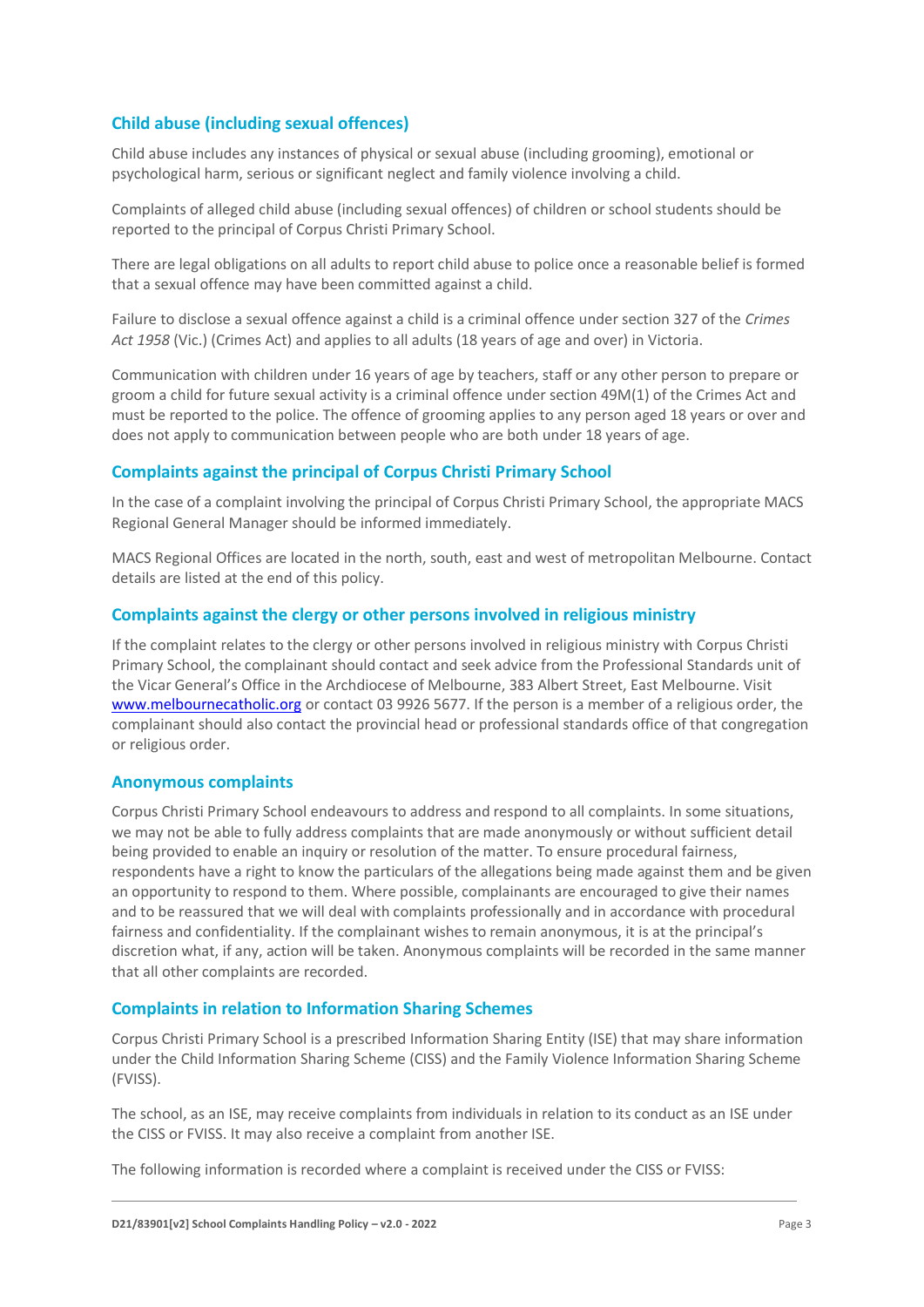- the date the complaint was made and received
- the nature of the complaint
- the action taken to resolve the complaint
- the action taken to lessen or prevent the issue from recurring
- the time taken to resolve the complaint
- further action taken if the complaint was not resolved.

#### **Complaints relating to reportable conduct**

Legal obligations are imposed on the MACS Head of Entity to report to the Commission for Child and Young People (CCYP), and investigate allegations of reportable conduct, where those allegations are based on a person's reasonable belief that reportable conduct or misconduct involving reportable conduct has occurred. Reportable conduct includes the following:

- sexual offences against, with or in the presence of a child
- sexual misconduct against, with or in the presence of a child
- physical violence against, with or in the presence of a child
- behaviour that causes significant psychological or emotional harm
- significant neglect.

Complaints relating to a reportable conduct allegation which meets the requisite threshold and which involves a MACS employee (which amongst others, can include a teacher, principal, volunteer or contractor) must be reported.

Complaints of reportable conduct in relation to an employee (other than a principal) at a MACS primary school or MACS secondary college should be reported to the principal of the school. Complaints of reportable conduct involving a principal at a MACS primary school or MACS secondary college should be reported to the MACS Regional General Manager.

Further information can be found in the School's Reportable Conduct Policy.

### Procedures for Complaints about Issues at Corpus Christi Primary **School**

Corpus Christi Primary School has developed and maintains a fair, effective and efficient complaintshandling procedure so that complaints about events or decisions at Corpus Christi Primary School can be addressed. The following steps can guide the procedure in making a complaint about issues arising at Corpus Christi Primary School.

#### **Clarify the issue**

- Be clear about the topic or issue to be discussed.
- Be mindful of the need to ascertain all the facts relating to the circumstances of the topic or issue.
- Think about what would be an acceptable outcome.
- Check and observe the Corpus Christi Primary School complaints handling policy.

#### **Making the complaint**

- Write an appropriate note or email to the relevant person (e.g. classroom teacher) outlining your concerns.
- Make an appointment to speak via phone or in person with the relevant person/s.
- Consider speaking with the Corpus Christi Primary School student wellbeing leader, if appropriate.
- Arrange meeting times or phone calls through the Corpus Christi Primary School office.
- Ensure the relevant person/s is given a reasonable amount of time to take the steps required to resolve or address the concerns.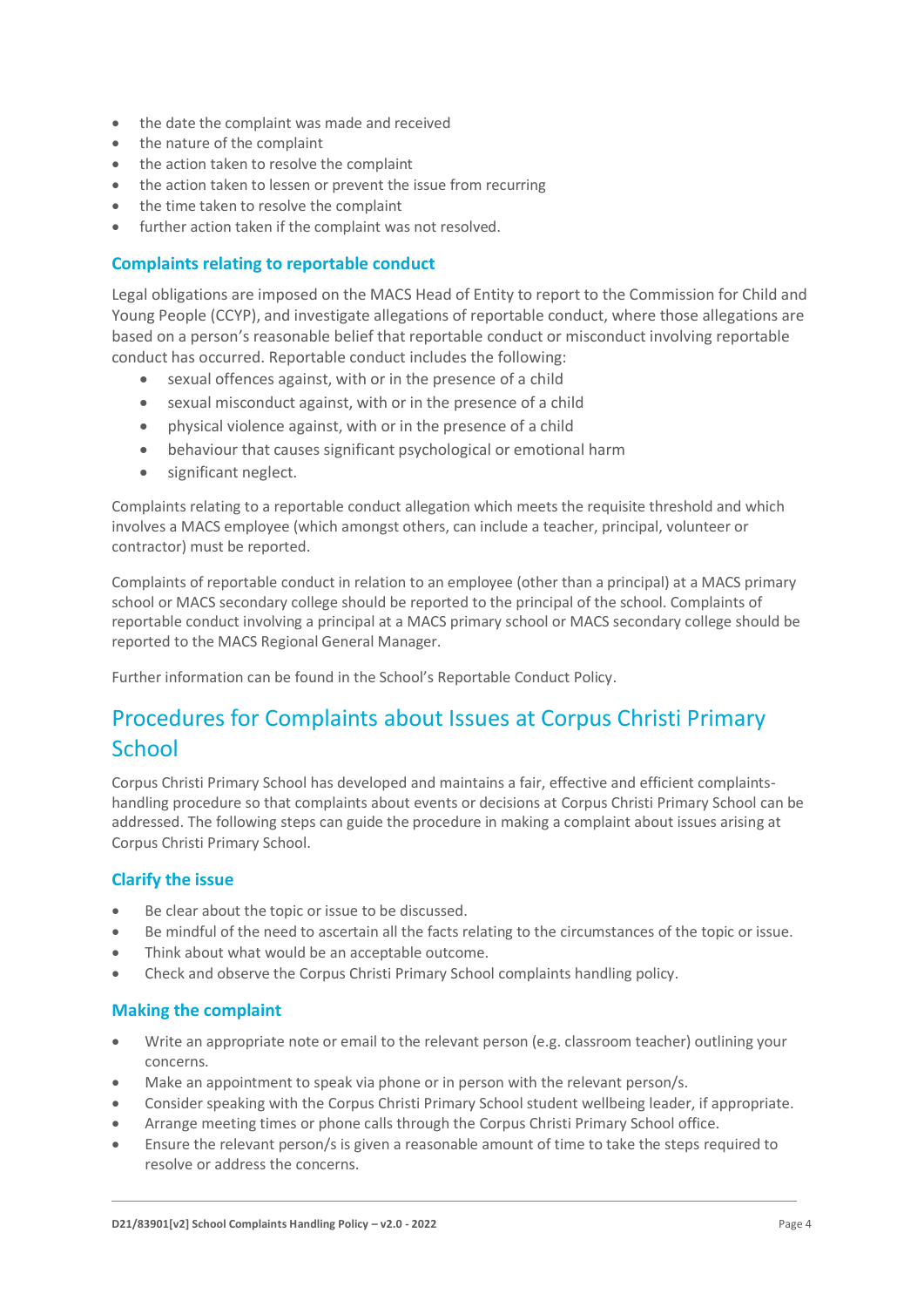### **Contact the principal or deputy principal**

- If the issue remains unresolved after discussion with the relevant person/s at the school, request an appointment, through the Corpus Christi Primary School office, to discuss the concern with the principal or deputy principal.
- The principal may be represented by another senior staff member. If the relevant staff member is going to be present at the meeting, the meeting time is more likely to occur outside classroom hours.

### Expectations of and Information for Parents/Guardians/Carers

In making a complaint, Corpus Christi Primary School requests and expects that the complainant will:

- raise the concern or complaint as soon as possible after the issue has arisen
- communicate and respond in ways that are constructive, fair and respectful
- provide complete and factual information about the concern or complaint
- observe confidentiality and a respect for sensitive issues
- act in good faith to achieve an outcome acceptable to all parties
- have realistic and reasonable expectations about possible outcomes/remedies.

If your concern/complaint relates to your treatment or your child's treatment by another student, students or family member while at Corpus Christi Primary School, we expect that you will refer your complaint directly to the school, via your child's class teacher, deputy principal or principal. Under no circumstances should you approach another student in the care of the school to discuss the issue or chastise them. Direct contact with parents to resolve the matter is also discouraged if the complaint pertains to issues or incidents that have arisen at the school.

Parents/guardians/carers making complaints are to be respectful, confidential and courteous. Parents/guardians/carers who are unreasonable, threatening or discourteous can expect their discussions with the principal to be terminated until such time as an alternative discussion time is arranged by the school.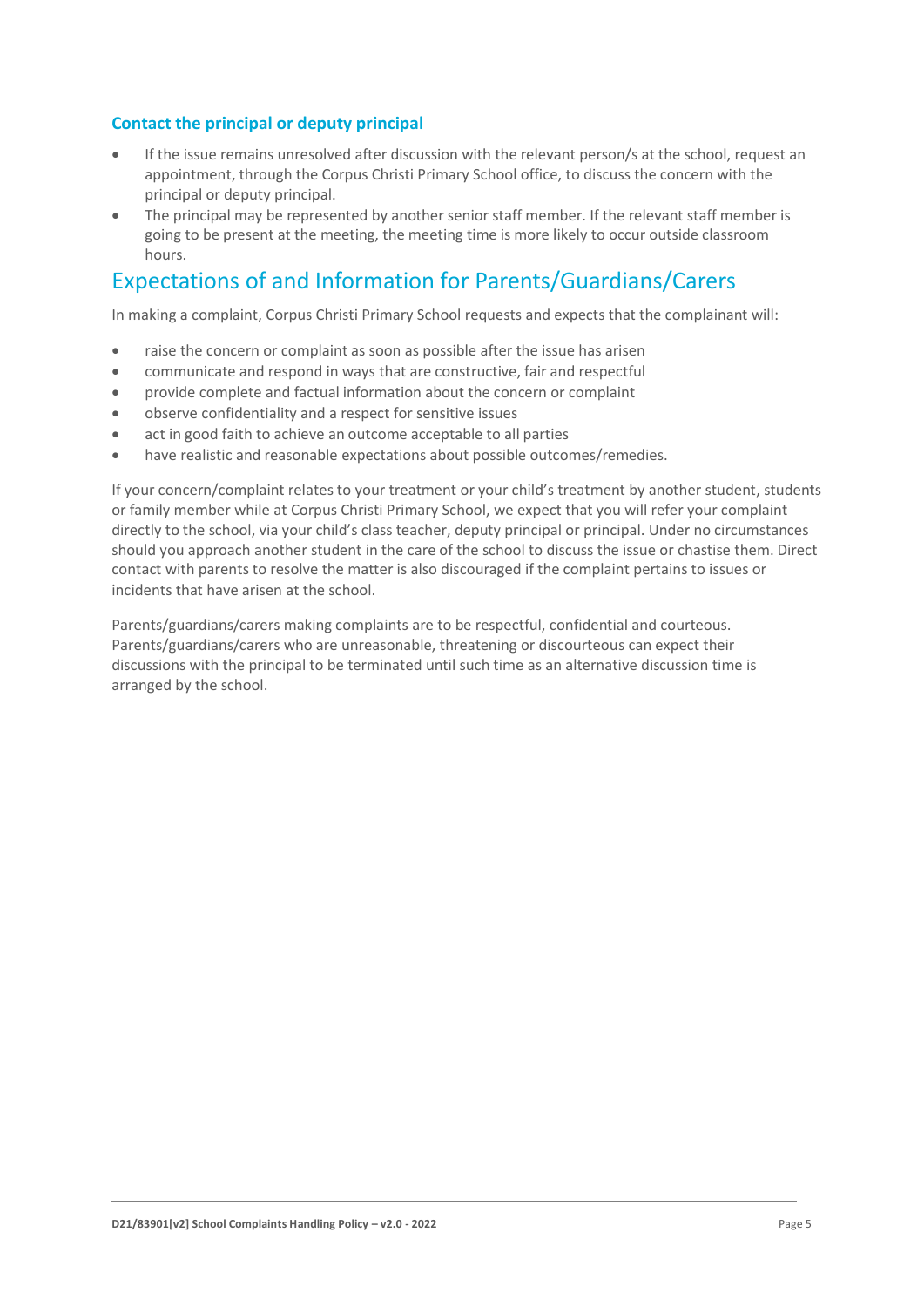# Process for Dealing with Complaints

The school will record the details of all complaints including the name and contact details of the persons making the complaint. The school will then refer the complaint to the most appropriate person to undertake an inquiry. There will be many occasions that this will be someone other than the principal. The staff member conducting the inquiry may conduct a preliminary inquiry or communicate with the parent to discuss the matter further.

If the scope of the inquiry is beyond the capacity or jurisdiction of the school, the matter will be referred to the MACS Regional General Manager and the parent/guardian/carer will be informed of the referral.

Parents/guardians/carers discussing complaints with the principal may be accompanied by a support person. The support person can be a family member, a friend or a professional with knowledge of the student. Any person acting in a professional capacity on behalf of the parents/guardians/carers must provide their occupational details and full name prior to the meeting being held. It is at the principal's discretion if an external professional is a participating member of any school meeting. The support person may encourage and facilitate sharing of parent/guardian/carer knowledge, perception and issues. The support person should support a positive working relationship between all parties. The support person does not speak on behalf of parents/guardians/carers when discussing complaints with the principal.

Any inquiry conducted by the school will be done so in a timely, efficient and confidential manner, ensuring the fair principles on natural justice are applied for all. Parents/guardians/carers will be provided with an anticipated timeframe for a resolution. The staff member conducting the inquiry will record the details of the inquiry.

Privacy laws may prohibit information being provided to the complainant of any specific action that has been taken in relation to individuals about whom the complaint has been raised.

The school will ensure that all records are maintained in accordance with its obligations under the [Public](https://prov.vic.gov.au/recordkeeping-government/standards-framework)  [Record Office Victoria Recordkeeping Standards.](https://prov.vic.gov.au/recordkeeping-government/standards-framework)

### Outcomes of Complaints

Outcomes of complaints and grievances can include the following:

- an apology either verbal or written
- mediation with an internal or external mediator
- an official warning
- disciplinary action
- a behavioural contract (in the case of a student)
- pastoral or spiritual care
- an understanding that the behaviour will not be repeated
- a change in policy or procedure.

### Complaint Escalation

If the matter cannot be resolved at the school level, or if the complaint is about the principal of **[School**] name], complainants may contact the relevant MACS Regional Office. Alternatively, parents/guardians/carers may lodge a complaint online at [www.macs.vic.edu.au/Contact-](http://www.macs.vic.edu.au/Contact-Us/Complaints.aspx)[Us/Complaints.aspx.](http://www.macs.vic.edu.au/Contact-Us/Complaints.aspx)

When a complaint is serious or the complaint is not resolved after the involvement of the MACS Regional General Manager, it may be referred to the MACS Executive Director for review.

If the complaint is unable to be resolved to the satisfaction of the complainant, but the matter is however finalised, the complainant has the right to seek alternative independent or other advice, or contact other